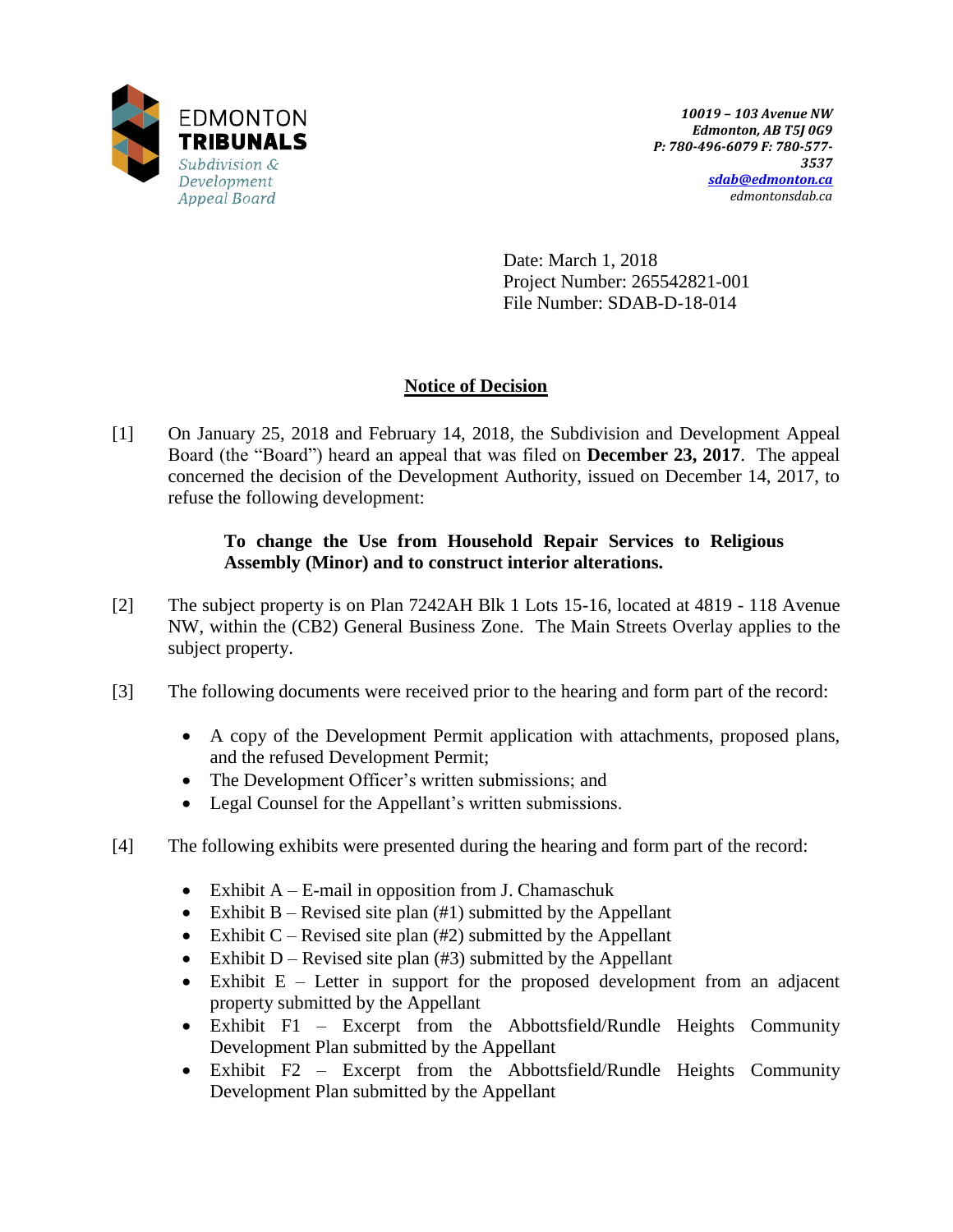#### **Preliminary Matters (January 25, 2018)**

[5] The Board made and passed the following motion:

"That SDAB-D-18-014 be TABLED to February 14 or 15, 2018 (after  $12:00 \text{ p.m.})"$ 

## **Reasons for Decision**

- [6] The Appellant has recently retained Legal Counsel who requested a postponement in order to allow additional time to prepare for the hearing.
- [7] The Development Authority does not object to the postponement.
- [8] On February 14, 2018, the Board made and passed the following motion:

"That SDAB-D-18-014 be raised from the table"

## **Preliminary Matters (February 14, 2018)**

- [9] At the outset of the appeal hearing, the Presiding Officer confirmed with the parties in attendance that there was no opposition to the composition of the panel.
- [10] The Presiding Officer outlined how the hearing would be conducted, including the order of appearance of parties, and no opposition was noted.
- [11] The appeal was filed on time, in accordance with section 686 of the *Municipal Government Act*, RSA 2000, c M-26.

## **Summary of Hearing**

- *i) Position Mr. R. Colistro, Legal Counsel for the Appellant, Celestial Church of Christ Gathering of the Saints Parish Edmonton*
- [12] Mr. Colistro indicated that discretionary uses are generally acceptable for a particular zone but there could be circumstances that may or may not make it reasonably compatible with surrounding uses and neighbouring properties.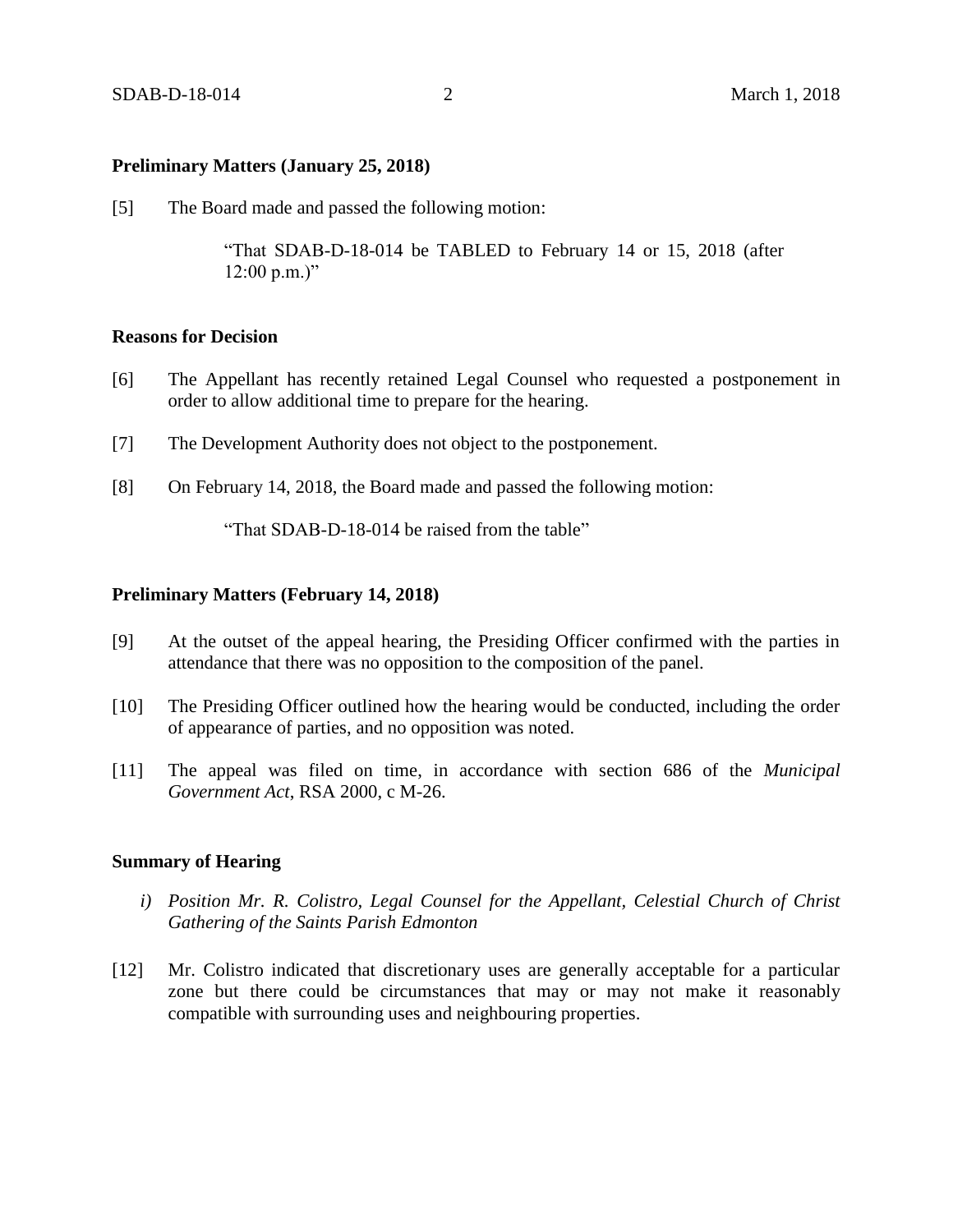- [13] Mr. Colistro referenced an Alberta Court of Appeal decision, Chrumka v. Calgary (Development Appeal Board), 1981 ABCA 282 and indicated that this decision is one of several decisions that have a reference to the test for discretionary uses. There has to be a good planning rationale to refuse a development.
- [14] The subject building is old and has been vacant for 18 months. It was previously a secondhand store electronics shop. The exterior of the building will not be changing.
- [15] A Google aerial map was referenced to show another Religious Assembly ("Church") in the area that is within a RF3 Zone.
- [16] The Church has a small congregation of approximately 36 members. Mr. Colistro submitted three revised parking plans, marked *Exhibits B, C, and D*. The *Exhibit B* parking plan with four parking spaces from the rear lane was their preferred choice given the configuration of the building if the Board was to support a revised plan. The congregation cannot increase substantially from its current size of 36 members due to the size of building.
- [17] The Church will have limited hours with events taking place on Sundays from 10:00 a.m. to 2:00 p.m.; Tuesdays and Wednesdays during the evening from 7:00 p.m. to 8:30 p.m.; and choir practice on Saturdays from 6:00 p.m. to 7:00 p.m.
- [18] With the limited operation at the Church during the week, there will not be a constant flow of traffic. The Pastor of the Church will be at the site on a regular basis and the parishioners will be at the site during limited times during the week.
- [19] They received two letters in support of the proposed development prior to the hearing and one letter was provided to the Board at the hearing in support of the proposed development, marked *Exhibit E*. They made an attempt to speak to the residents south of the subject site but they could not reach them. Further, some of the residents were tenants.
- [20] With regard to the letter received in opposition to the proposed development, marked *Exhibit A*, Mr. Colistro stated that there is sufficient on-site parking as it meets the minimum parking requirements of section 54.2, schedule 1(C) and exceeds the minimum parking size dimensions of the *Edmonton Zoning Bylaw*. The rear lane will not be used for parking and there will be no parking in front of the concerned neighbour's garage or her parking space.
- [21] The property could accommodate a 3.0 metre by 9.0 metre loading space, which would reduce the drive aisle below 7.0 metres for the parking. This could be accommodated but given the use of the site, supplies could be delivered by a passenger vehicle and not a large truck. It would be difficult for large trucks to access the site through the rear lane. They are requesting a variance for the required loading space.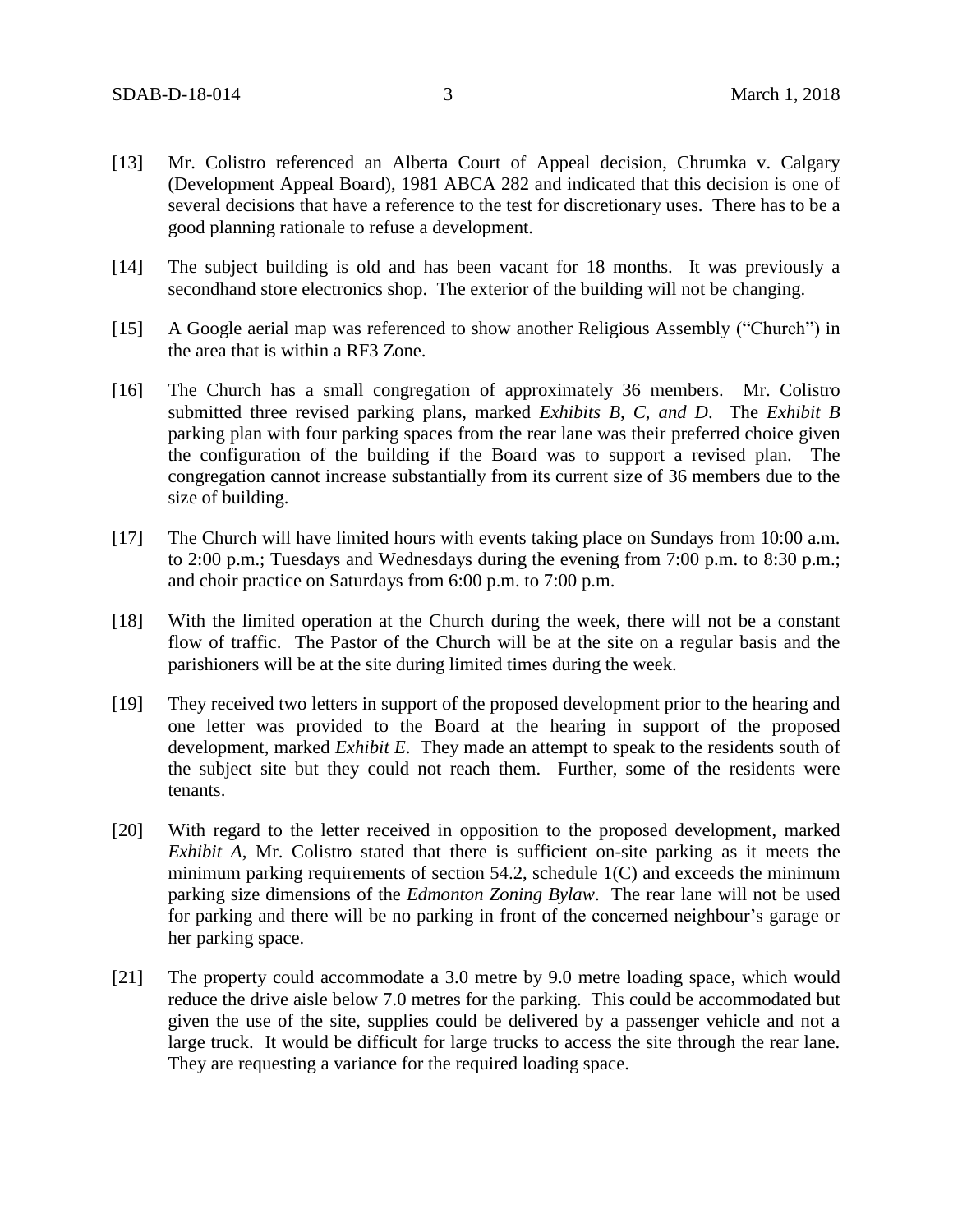- [22] In his opinion, there is no difference between the use of a Religious Assembly or a Commercial development. A Commercial development would also have customers coming to the site.
- [23] The general purpose of the CB2 Zone was referenced and he stated that the purpose of this Zone is to provide for businesses that require large sites and a location with good visibility and accessibility along, or adjacent to, major public roadways. The size of the site and the building will be an issue for any development that is a Religious Assembly or Commercial development. However, they can benefit from the visibility and accessibility along the roadway and in his opinion, the proposed development is consistent with the general purpose in the CB2 Zone.
- [24] The Main Streets Overlay states its general purpose is to encourage and strengthen the pedestrian-oriented character of Edmonton's main street commercial areas that are located in proximity to residential and transit-oriented areas, by providing visual interest, transparent storefront displays, and amenities for pedestrians. The proposed development does not change the character, visual interest, or anything about the property.
- [25] The Abbottsfield/Rundle Heights Community Development Plan was referenced and Mr. Colistro indicated that this Plan is an initiative that discourages further proliferation of less desirable businesses such as secondhand stores, pawnshops, and used vehicle sales lots. The proposed development will remove an existing secondhand electronics shop use.
- [26] The Abbottsfield/Rundle Heights Community Development Plan objective is to increase resident involvement in addressing crime and safety issues by encouraging interaction between neighbours. The proposed Church encourages community involvement with a potential to create an area for neighbours to interact with each other.
- [27] Mr. Colistro referred to the variances for site coverage and site frontage. The existing building is a non-conforming building and no development would comply with the aforementioned regulations.
- [28] The subject building abuts a Transit Avenue. The *Edmonton Zoning Bylaw* contemplates a rear lane being used to access the parking area as long as it does not interfere with access to other abutting sites and does not direct an excess of traffic onto a residential roadway.
- [29] The City did not provide any evidence from Transportation Services indicating that traffic in the rear lane will have a negative impact on the neighbourhood to the south.
- [30] The subject building is one storey and will not have any other uses operating in the building.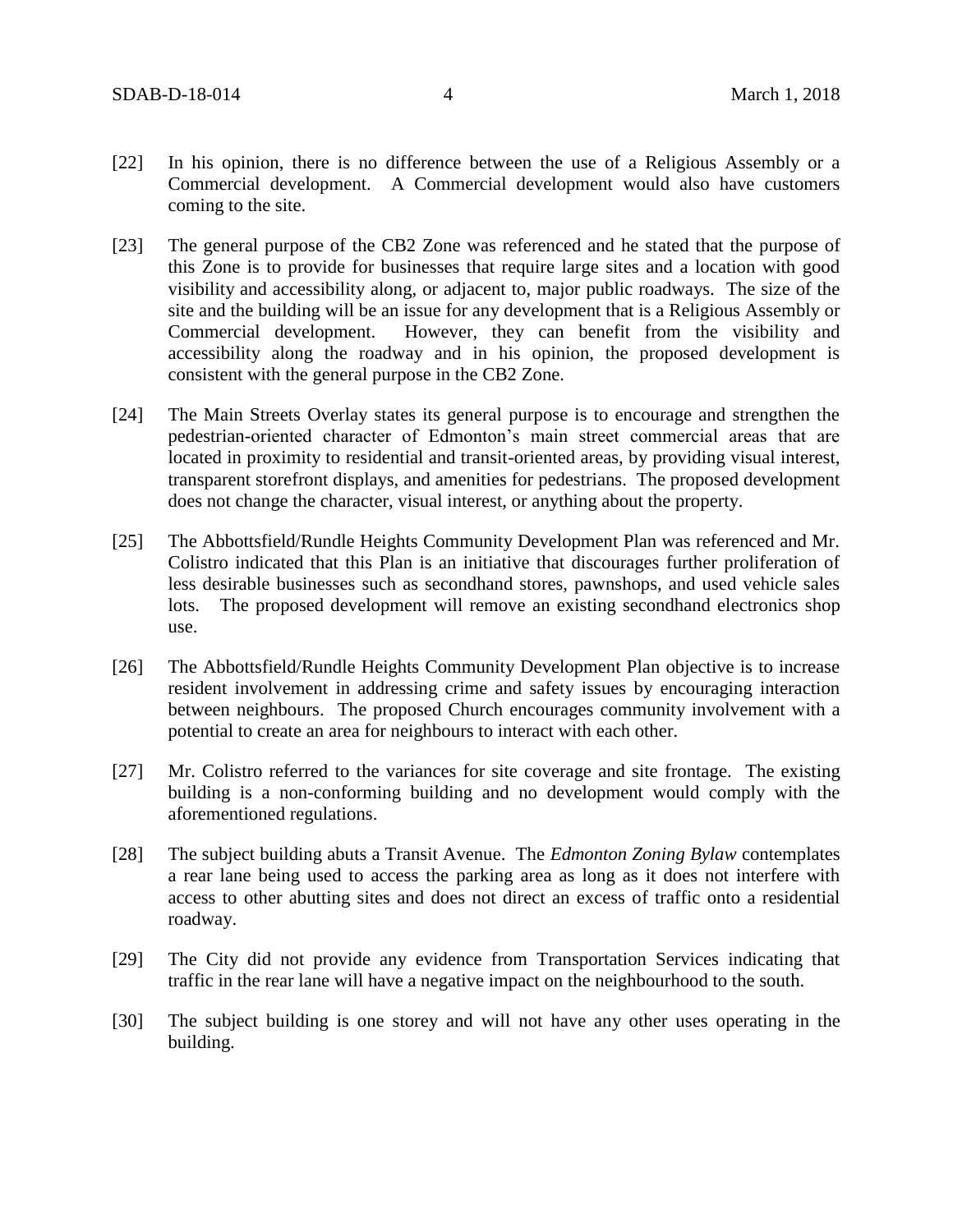- [31] In their opinion it will be difficult to landscape the front area of the property given the condition of the site and they do not intend to change the look of the property. They would like any landscaping requirements to be waived as it has looked the same for several years. In their opinion, planting trees will obstruct access to the property.
- [32] They are agreeable to the suggested conditions of the Development Officer and are not opposed to placing planters in the front area of the building.
- [33] The front area is not large enough to use for parking. If the proposed development is approved they would like to have all of the parking at the rear of the building.
- [34] They confirmed that 118 Avenue is a Transit Avenue as defined under the *Edmonton Zoning Bylaw*. There are bus stops west on 118 Avenue, north of 118 Avenue on 49 Street, and east of 48 Street. There are approximately three bus stops within a block of the subject site.
- [35] The site coverage and frontage cannot be changed without demolishing the building. The impact of the built form will not change as a result of this change in the use.
- [36] With regard to the RF3 Zone located behind the subject site, Mr. Colistro referred to the Board Agenda that outlines that the rear parking lot consisting of 10 parking spaces is accessed from a lane abutting RF3-zoned properties, which allow Single Detached Dwellings as a permitted use, contrary to Section 71.3(f). However, the subject site proposed four parking spaces with a wide drive aisle. The Development Officer did not indicate that the existence of the rear parking area will have a negative impact on the neighbourhood. In their opinion, parking for any development at the subject site will be at the rear of the building.
- [37] In their opinion, four parking spaces close to a rear lane and the limited hours associated with the use of the development will not increase traffic on residential side streets.
- [38] They confirmed that the Development Officer has not reviewed the revised parking plan (*Exhibit B*). The Development Officer's concerns were not regarding the number of parking spaces but rather access from the rear lane.
	- *ii) Position of the Development Officer, Mr. Welch*
- [39] The Development Authority provided written submissions and did not attend the hearing.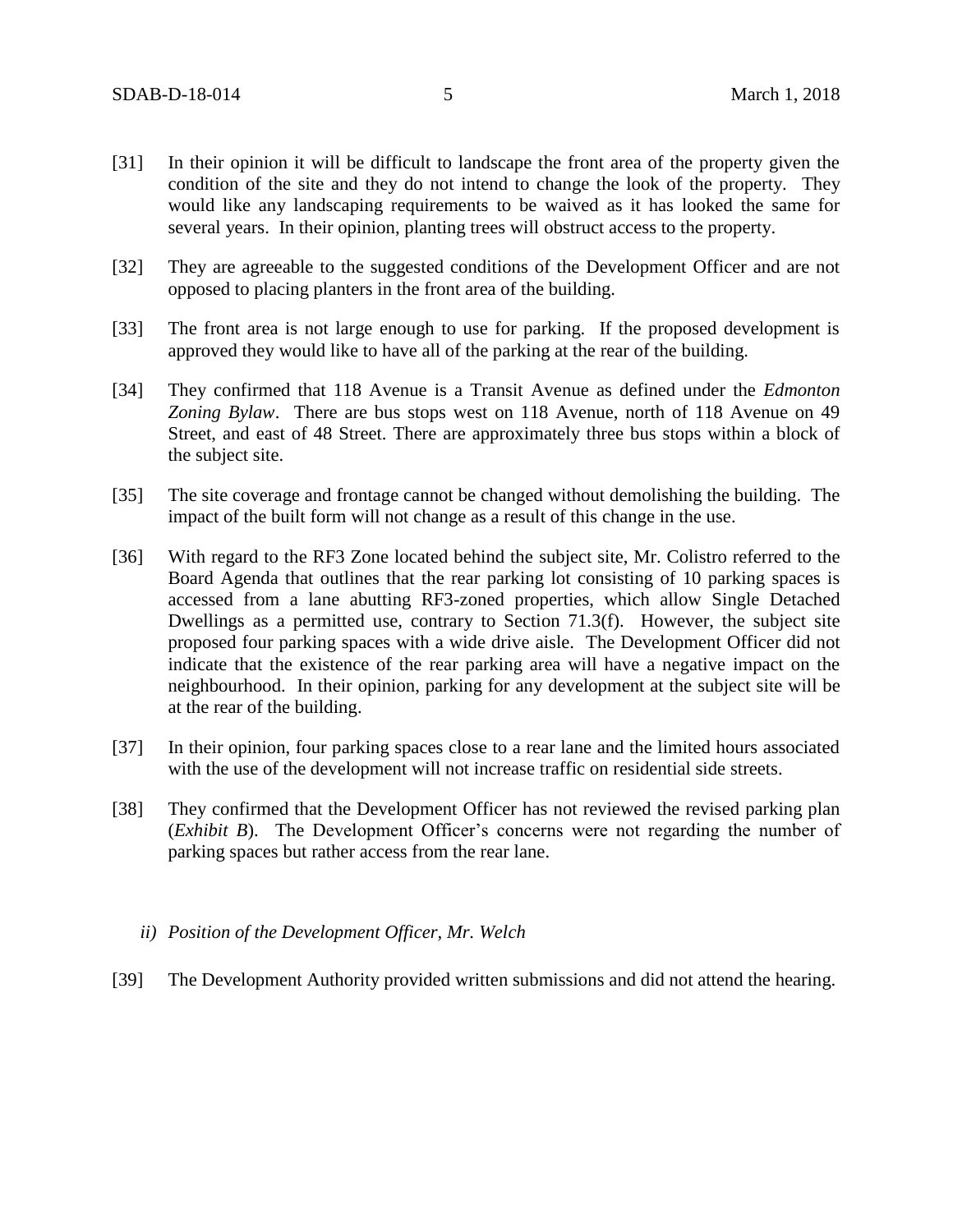### **Decision**

- [40] The appeal is **ALLOWED** and the decision of the Development Authority is **REVOKED**. The development is **GRANTED** as applied for to the Development Authority, subject to the following **CONDITIONS**:
	- 1. Permanent planters shall be placed the (north) Front yard that are sufficient to prevent vehicular parking in front of the building.
	- 2. Exterior lighting shall be developed to provide a safe lit environment in accordance with Sections 51 and 58 and to the satisfaction of the Development Officer.
	- 3. Any outdoor lighting for any development shall be located and arranged so that no direct rays of light are directed at any adjoining properties, or interfere with the effectiveness of any traffic control devices. (Reference Section 51)

### NOTES:

- 1. The Development Permit shall not be valid unless and until the conditions of approval, save those of a continuing nature, have been fulfilled; and no notice of appeal from such approval has been served on the Subdivision and Development Appeal Board within the time period specified in subsection 21.1 (Reference Section 17.1).
- 2. Signs require separate Development Applications.
- [41] In granting the development the following variances to the *Edmonton Zoning Bylaw* are allowed:
	- 1. The minimum required Frontage of 30.0 metres per section 71.1 is varied to allow a deficiency of 14.76 metres, thereby allowing a Frontage of 15.24 metres.
	- 2. The minimum required Site area of 930 square metres per section 71.1 is varied to allow a deficiency of 372.58 square metres, thereby by allowing a Site area of 557.42 square metres.
	- 3. The maximum allowable Site Coverage of 40 percent (222.97 square metres) per section 71.3(b) is varied to allow an excess of 22.3 percent (146.45 square metres), thereby by allowing a Site Coverage of 66.3 percent (369.42 square metres).
	- 4. Section 71.3(f) is waived to allow parking access from the lane abutting Sites zoned to allow for Single Detached Housing.
	- 5. The minimum required one loading space per section 54.4, schedule 3 is waived.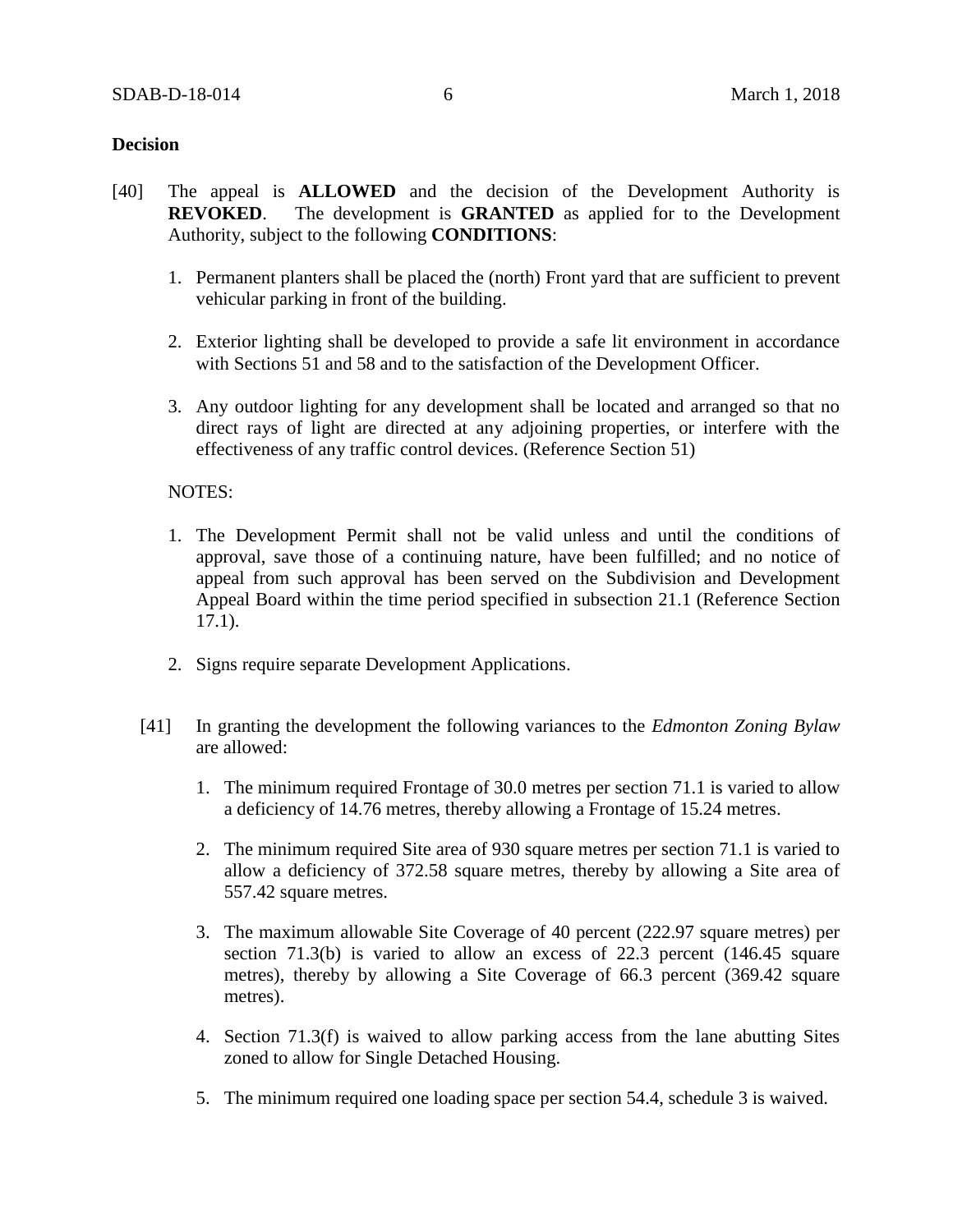## **Reasons for Decision**

- [42] The proposed development, a (minor) Religious Assembly, is a Discretionary Use in the (CB2) General Business Zone.
- [43] The Board has accepted a revised parking plan, marked Exhibit B. Under section 54.2, Schedule 1(C)(7) the required number of on-site parking spaces is four and four on-site parking spaces are proposed.
- [44] The Board accepts the Appellant's reasoning that a loading space is not necessary for a congregation of 36 people and where the primary use will be on Sundays with intermittent use during the rest of the week.
- [45] The Board notes that the subject building is a non-conforming building per section 643 of the *Municipal Government Act* and the minimum Frontage, Site Coverage, and Site area requirements cannot be changed. The building itself was approved some time ago and the Applicants are not contemplating any changes to the exterior or the pocket of the building. With the size of this building and the revised parking plan, the parking requirements are satisfied, and additionally, a large on-site drive aisle is being provided.
- [46] This building has been vacant for 18 months and converting it into a community oriented Use on a Transit Avenue will have a positive effect on the neighbourhood.
- [47] The condition on adding permanent planters in the Front Yard was agreed to by the Applicants and it will satisfy the Main Streets Overlay, per section 819.3(8) as it directs all parking to the rear which is from a lane that can be accessed in both directions. Planters will not only prevent parking but will also add landscaping, aesthetics, and color to the front of the building, per section 819.3(13) and 819.3(24).
- [48] Further, the Board notes that there is another Religious Assembly in the area that has parking access from a rear lane.
- [49] With respect to the property owner opposed to the proposed development (letter marked *Exhibit A*), the Board notes that the proposal of only 4 parking spaces with a large drive aisle that will mostly be used on Sundays will addresses the substance of her concerns.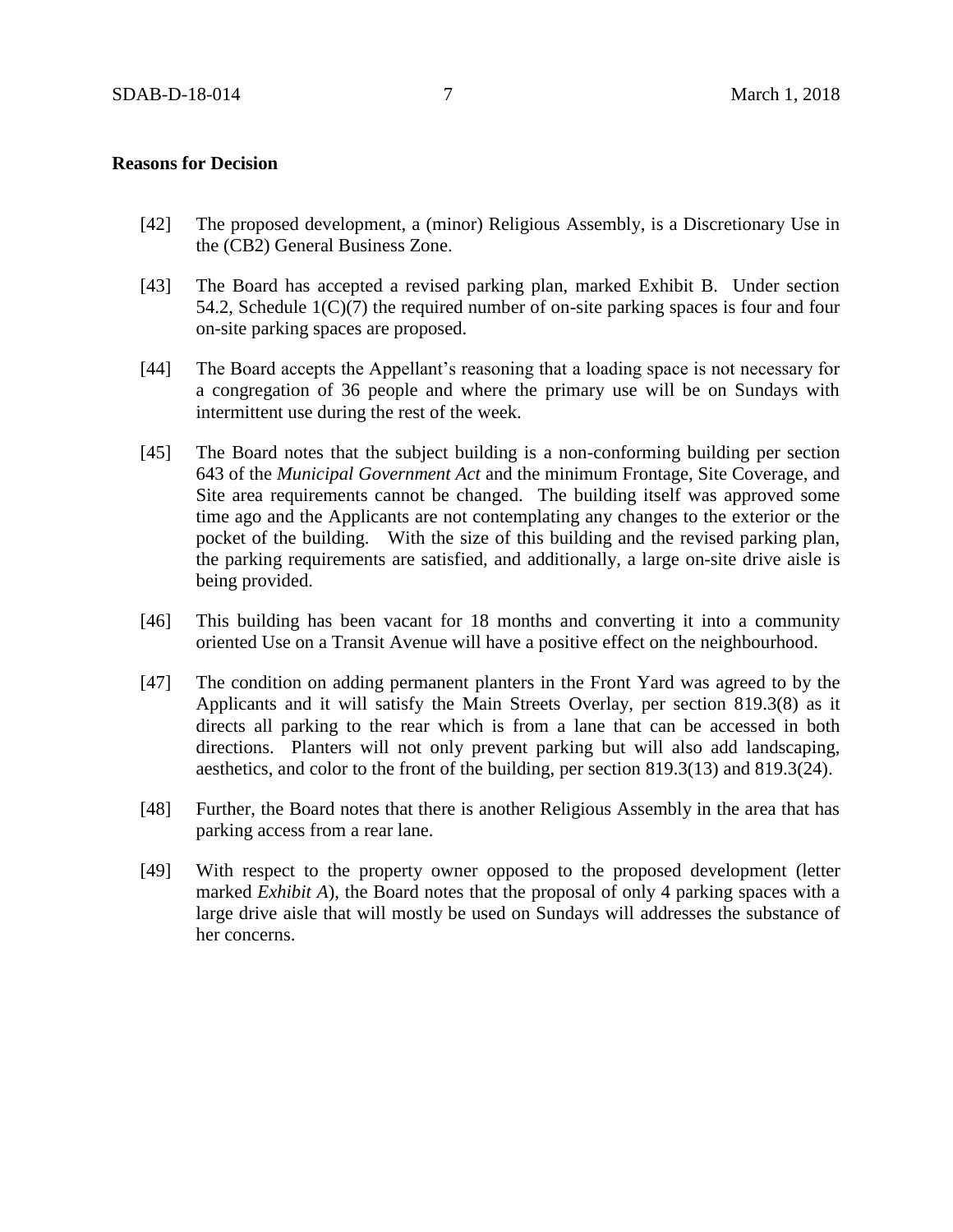[50] For all of the above reasons, the Board is of the opinion that the proposed development will not unduly interfere with the amenities of the neighbourhood, nor materially interfere with or affect the use, enjoyment or value of neighbouring parcels of land.

> Ms. P. Jones, Presiding Officer Subdivision and Development Appeal Board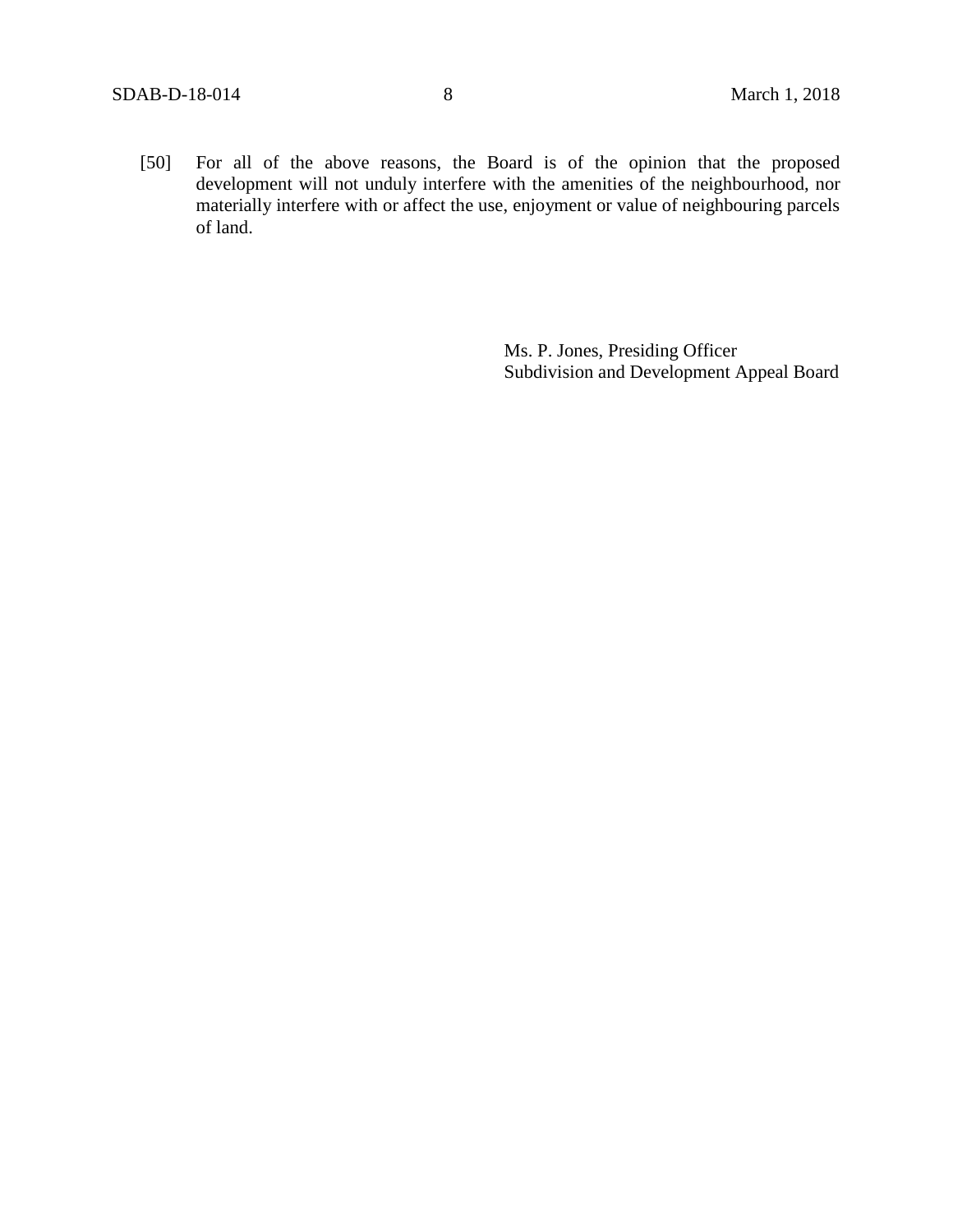## **Important Information for the Applicant/Appellant**

- 1. This is not a Building Permit. A Building Permit must be obtained separately from Development & Zoning Services, located on the 2nd Floor, Edmonton Tower, 10111 – 104 Avenue NW, Edmonton, AB T5J 0J4.
- 2. Obtaining a Development Permit does not relieve you from complying with:
	- a) the requirements of the *Edmonton Zoning Bylaw*, insofar as those requirements have not been relaxed or varied by a decision of the Subdivision and Development Appeal Board,
	- b) the requirements of the *Alberta Safety Codes Act*,
	- c) the *Alberta Regulation 204/207 – Safety Codes Act – Permit Regulation*,
	- d) the requirements of any other appropriate federal, provincial or municipal legislation,
	- e) the conditions of any caveat, covenant, easement or other instrument affecting a building or land.
- 3. When an application for a Development Permit has been approved by the Subdivision and Development Appeal Board, it shall not be valid unless and until any conditions of approval, save those of a continuing nature, have been fulfilled.
- 4. A Development Permit will expire in accordance to the provisions of Section 22 of the *Edmonton Zoning Bylaw, Bylaw 12800*, as amended.
- 5. This decision may be appealed to the Alberta Court of Appeal on a question of law or jurisdiction under Section 688 of the *Municipal Government Act*, RSA 2000, c M-26. If the Subdivision and Development Appeal Board is served with notice of an application for leave to appeal its decision, such notice shall operate to suspend the Development Permit.
- 6. When a decision on a Development Permit application has been rendered by the Subdivision and Development Appeal Board, the enforcement of that decision is carried out by Development & Zoning Services, located on the 2nd Floor, Edmonton Tower, 10111 – 104 Avenue NW, Edmonton, AB T5J 0J4.

*NOTE: The City of Edmonton does not conduct independent environmental checks of land within the City. If you are concerned about the stability of this property for any purpose, you should conduct your own tests and reviews. The City of Edmonton, when issuing a development permit, makes no representations and offers no warranties as to the suitability of the property for any purpose or as to the presence or absence of any environmental contaminants on the property.*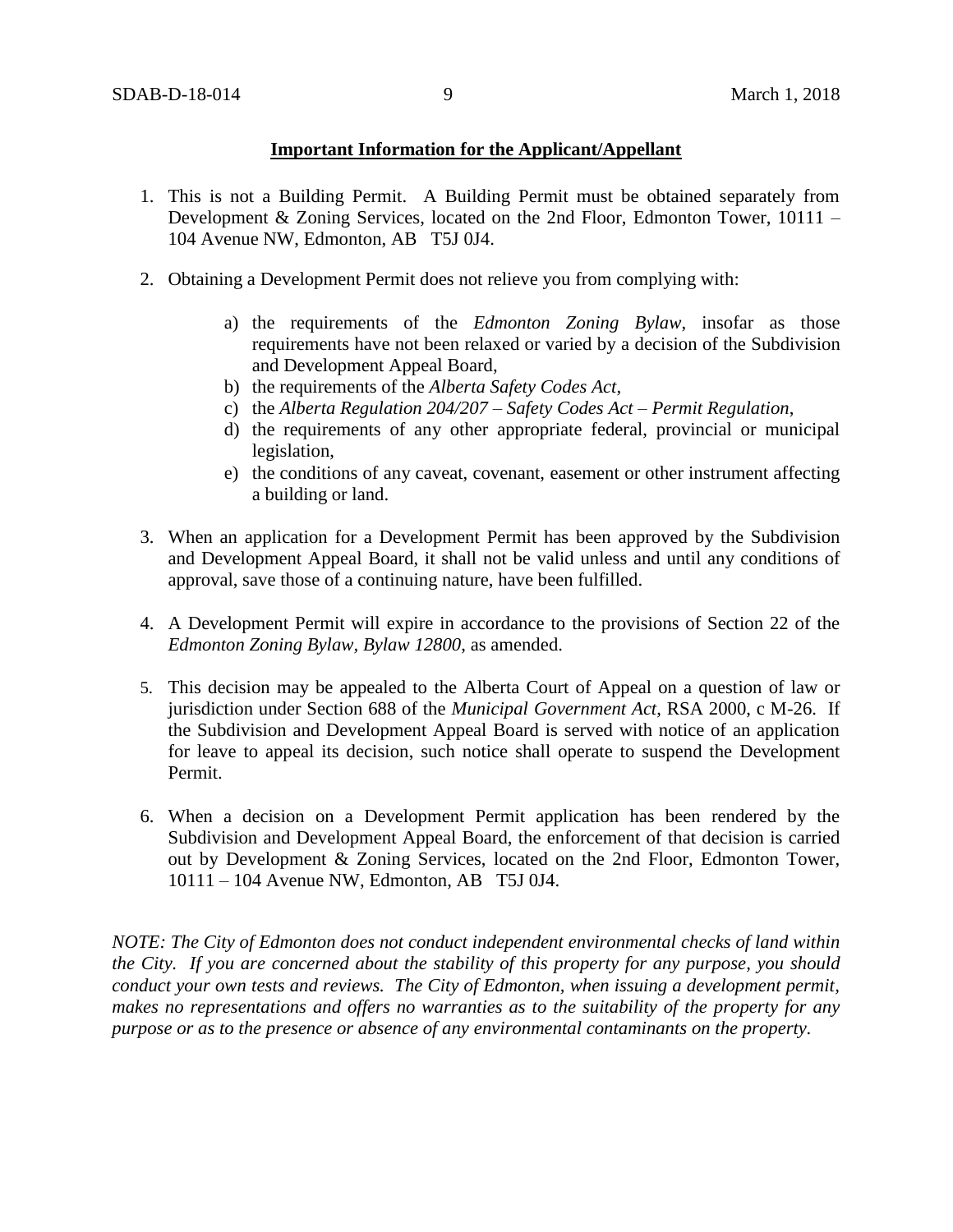

Date: March 1, 2018 Project Number: 262017320-001 File Number: SDAB-D-18-028

# **Notice of Decision**

[1] On February 14, 2018, the Subdivision and Development Appeal Board (the "Board") heard an appeal that was filed on **January 17, 2018**. The appeal concerned the decision of the Development Authority, issued on January 10, 2018, to refuse the following development:

# **Revise the design of (2) existing Freestanding On-premises Signs (Terra Losa Corner).**

- [2] The subject property is on Plan 9021691 Blk 5 Lot 1, located at 17703 98A Avenue NW, within the DC2.133 Site Specific Development Control Provision.
- [3] The following documents were received prior to the hearing and form part of the record:
	- A copy of SDAB-D-99-047;
	- A copy of the Development Permit application with attachments, proposed plans, and the refused Development Permit;
	- The Development Officer's written submission;
	- The Appellant's written submissions; and
	- A letter from a nearby property that is not opposed to the proposed development.

## **Preliminary Matters**

- [4] At the outset of the appeal hearing, the Presiding Officer confirmed with the parties in attendance that there was no opposition to the composition of the panel.
- [5] The Presiding Officer outlined how the hearing would be conducted, including the order of appearance of parties, and no opposition was noted.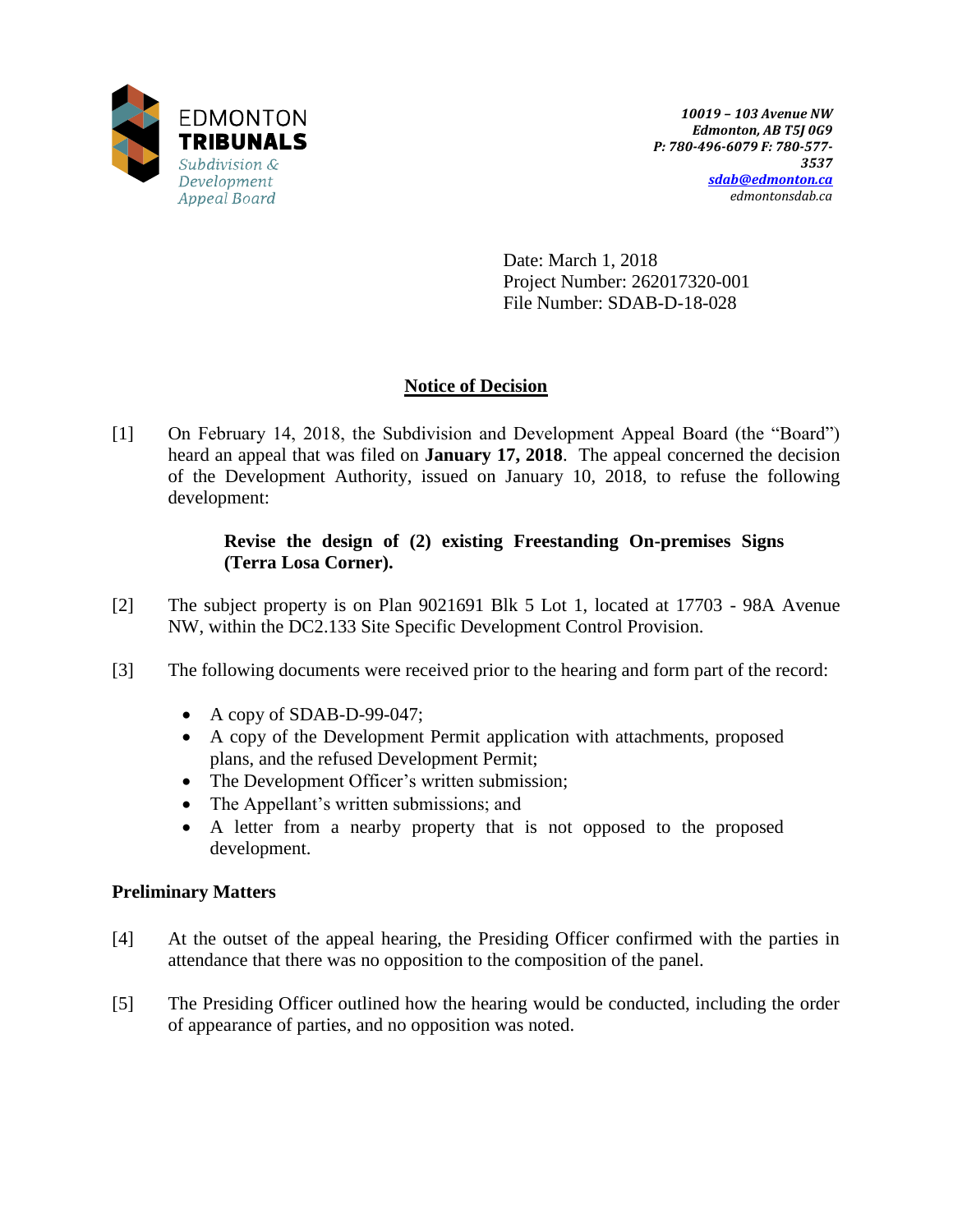[6] The appeal was filed on time, in accordance with section 686 of the *Municipal Government Act*, RSA 2000, c M-26.

#### **Summary of Hearing**

*i) Position of Ms. L. Brown, representing Landale Signs, speaking on behalf of the Appellant, Permit Solutions Inc. Ms. L. Brown was accompanied by Mr. W. Brown, representing Colliers International, the Property Manager of the subject Site*

#### Ms. L. Brown

- [7] Ms. L. Brown read from her written submission.
- [8] She stated that the property has maintained the same zoning since the DC2.133 Bylaw was passed by Council in 1988.
- [9] The subject site was developed under specific conditions, and approved by Council, as it was deemed to require a special and individualized design criterion. The existing signage and the rest of the development are compliant with these criteria.
- [10] When the subject signs were erected in 1999, they were approved by a Development Officer with their current dimensions.
- [11] The refusal by the Development Officer cites only the failure of the signs to comply with the *Edmonton Land Use Bylaw 5996*. This refusal, without any other reasons, indicates that the Development Officer was taking direction only from the General Provisions of the old Bylaw without taking any direction from the site-specific provisions of DC2.133. In her opinion, the Development Officer failed to follow the specific instructions of Council.
- [12] The proposed sign designs maintain the same dimensions, width, and area. The existing signs will be refurbished and repainted which will be a positive improvement to the area.

### Mr. W. Brown

- [13] In the competitive market of commercial real estate, it is important for a landlord to ensure their property is well maintained, both structurally and aesthetically, so that landlords can attract and retain tenants.
- [14] The framework of the pylon signs, the support pillars, and the color on the signs, has faded and chipped over time. The property owners are working towards tenant satisfaction and ensuring the signs will last for several more years.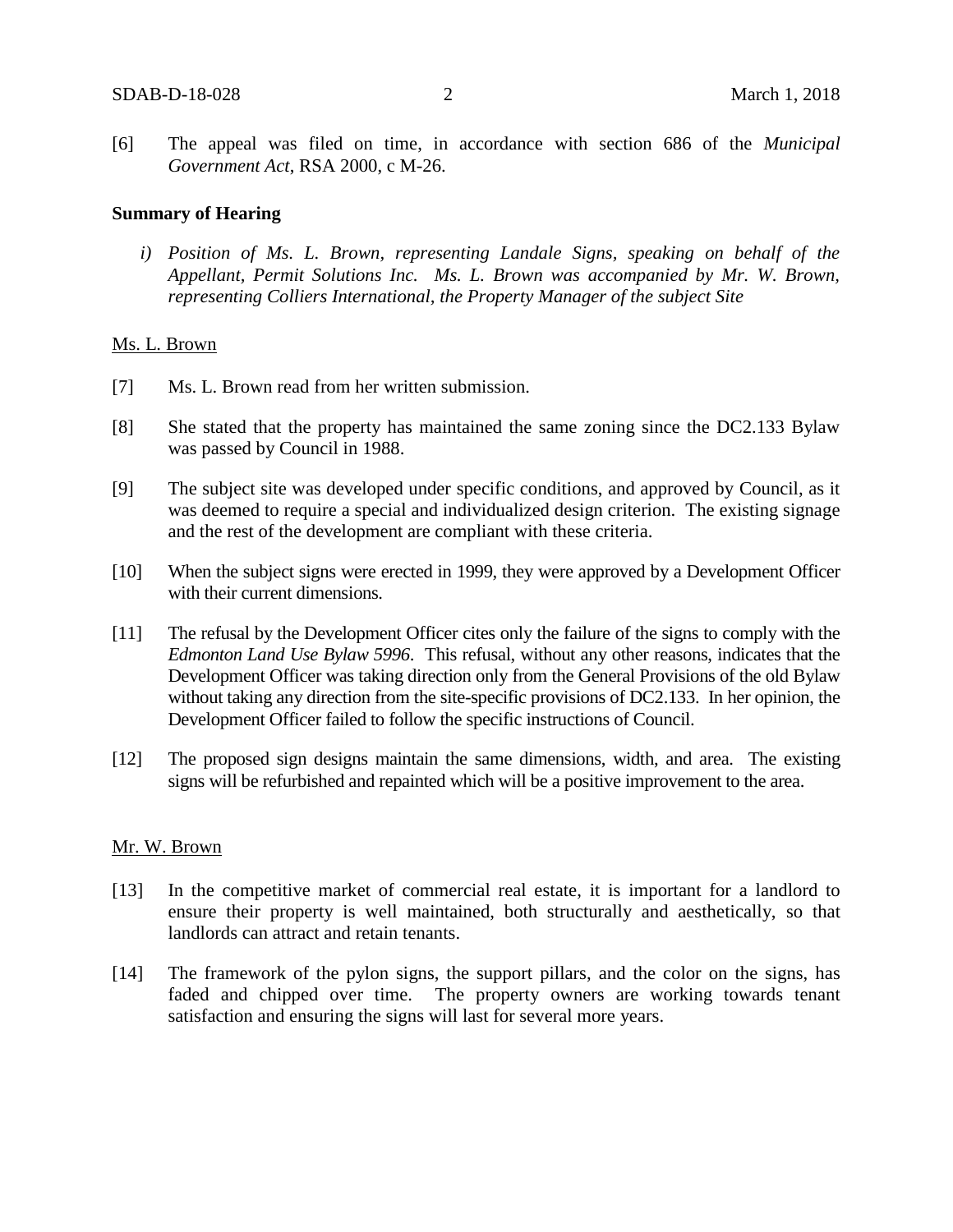- [15] The signs have been in place for over 20 years with no known complaints.
- [16] In response to questions by the Board, Ms. L. Brown stated that the height of the North sign will be increased by 8 inches to increase the pitch of the sign to enable snow to slide off. This is seen as a safety issue.
- [17] A topper is being added to the South sign but the panels will be lowered which is allowable in that area. The South sign will not be illuminated as it abuts a residential area and the Appellants wish to minimize the impact on the residential neighbours.
- [18] They confirmed that the property owner does not want to add additional signs to the property. They have been working with tenants of the strip mall to ensure they do not display their sandwich board signs on the site every day.
- [19] The tenants are asking the property owner to update the signs on the subject Site. The North sign will be illuminated with LED lights.
- [20] The previous Board approved an application for the sign with a variance of 2.6 feet in height. The 1994 approved sign was for five tenants and the approved sign in 1999 was for eight tenants. The South sign is still below the allowable height.
- [21] There have been no changes to the subject site and no known complaints. The property owner wants to clean up the property. In Ms. L. Brown's opinion, the Development Officer should have used her discretion in that regard as the area is being revitalized.
- [22] The sign area will not be increased. The original top of the North pylon sign was 100 percent illumined. Only the letters on the new top of the sign will be illuminated which will decrease the sign area. The South pylon sign will not be illuminated.
- [23] In Ms. L Brown's opinion, viable businesses on the subject site will increase nearby residential property values and adequate signage increases the viability of the businesses on the subject site.
- [24] As part of the proposed refurbishing, the fluorescent bulbs in the existing sign will be replaced with LED lights. These new LED lights will emit less light pollution and are more environmentally friendly.
	- ii) *Position of the Development Authority, Ms. K. Mercier*
- [25] The Development Authority provided a written submission and did not attend the hearing.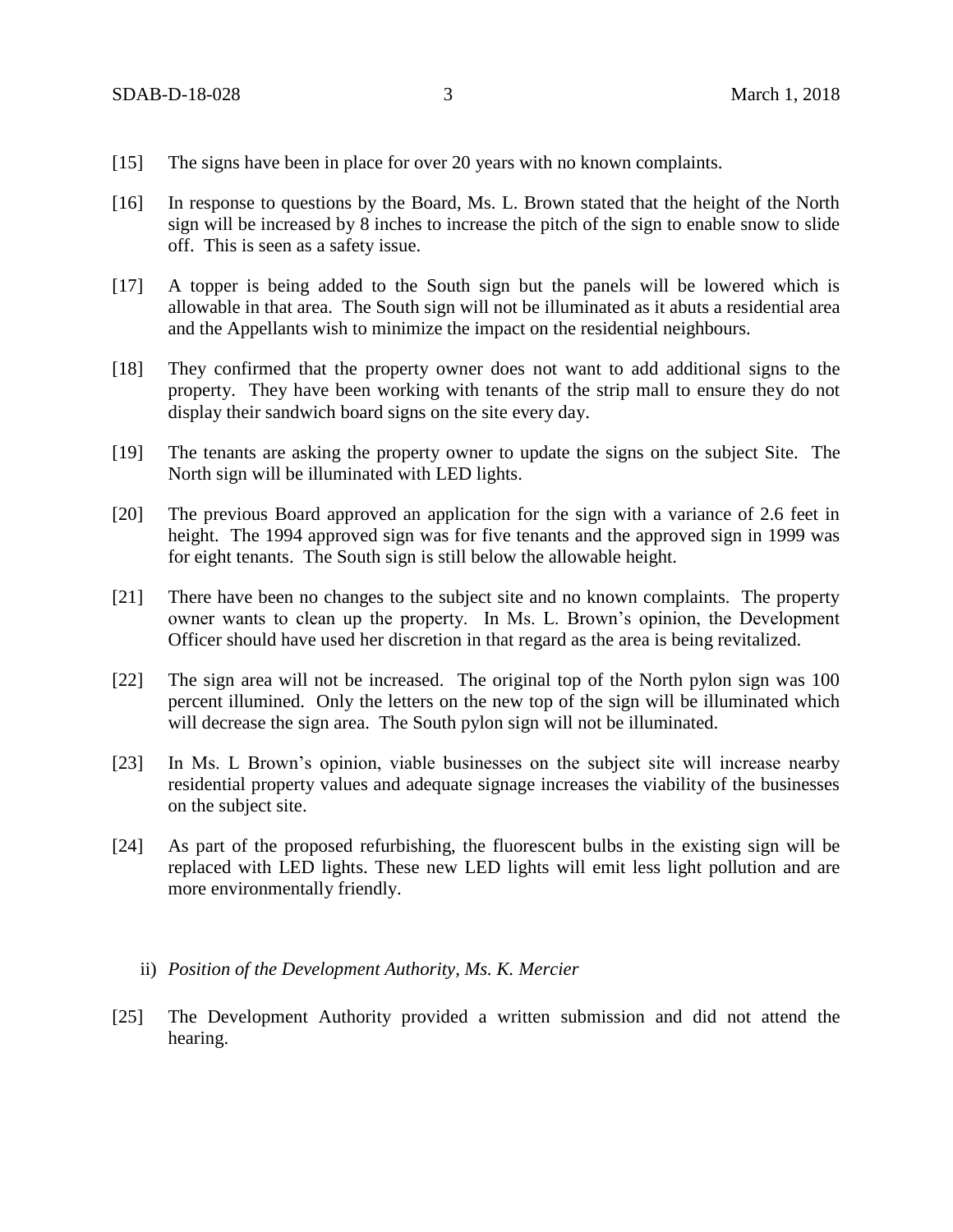### **Decision**

- [26] The appeal is **ALLOWED** and the decision of the Development Authority is **REVOKED**. The development is **GRANTED** as applied for to the Development Authority, subject to the following **CONDITIONS**:
	- 1. The proposed Freestanding On-premises Signs shall comply in accordance with the approved plans submitted.
	- 2. The intensity of exposed bulbs on a Sign, excluding Digital Signs, shall not exceed 1100 lumens.
- [27] In granting the development the following variances to the *Edmonton Land Use Bylaw 5996* are allowed:
	- 1. The maximum allowable Height of 8 metres, pursuant to Schedule  $79D.1(2)(1)(c)$ is varied to allow an excess of 0.8 metres, thereby increasing the maximum allowable Height to 8.8 metres for the North Sign.
	- 2. The maximum number of businesses identified on a Freestanding Sign is four, pursuant to Section 79.7(12)(c). The proposed North Sign proposes eight businesses and an excess of four businesses is granted. The proposed South Sign proposes five businesses and an excess of one business is granted.
	- 3. The maximum allowable combined Sign Area of 32.2 square metres, pursuant to Section 79.7(8)(d) is varied to allow an excess of 12.3 square metres, thereby increasing the maximum allowable combined Sign Area to 44.5 square metres.

#### **Reasons for Decision**

- [28] The proposed development, to revise the design of two existing Freestanding Onpremises Signs, is Accessory to listed Uses in the DC2.133 Site Specific Development Control Provision.
- [29] 685(4)(b) of the *Municipal Government Act* states:

Despite subsections  $(1)$ ,  $(2)$  and  $(3)$ , if a decision with respect to a development permit application in respect of a direct control district is made by a development authority, the appeal is limited to whether the development authority followed the directions of council, and if the subdivision and development appeal board finds that the development authority did not follow the directions it may, in accordance with the directions, substitute its decision for the development authority's decision.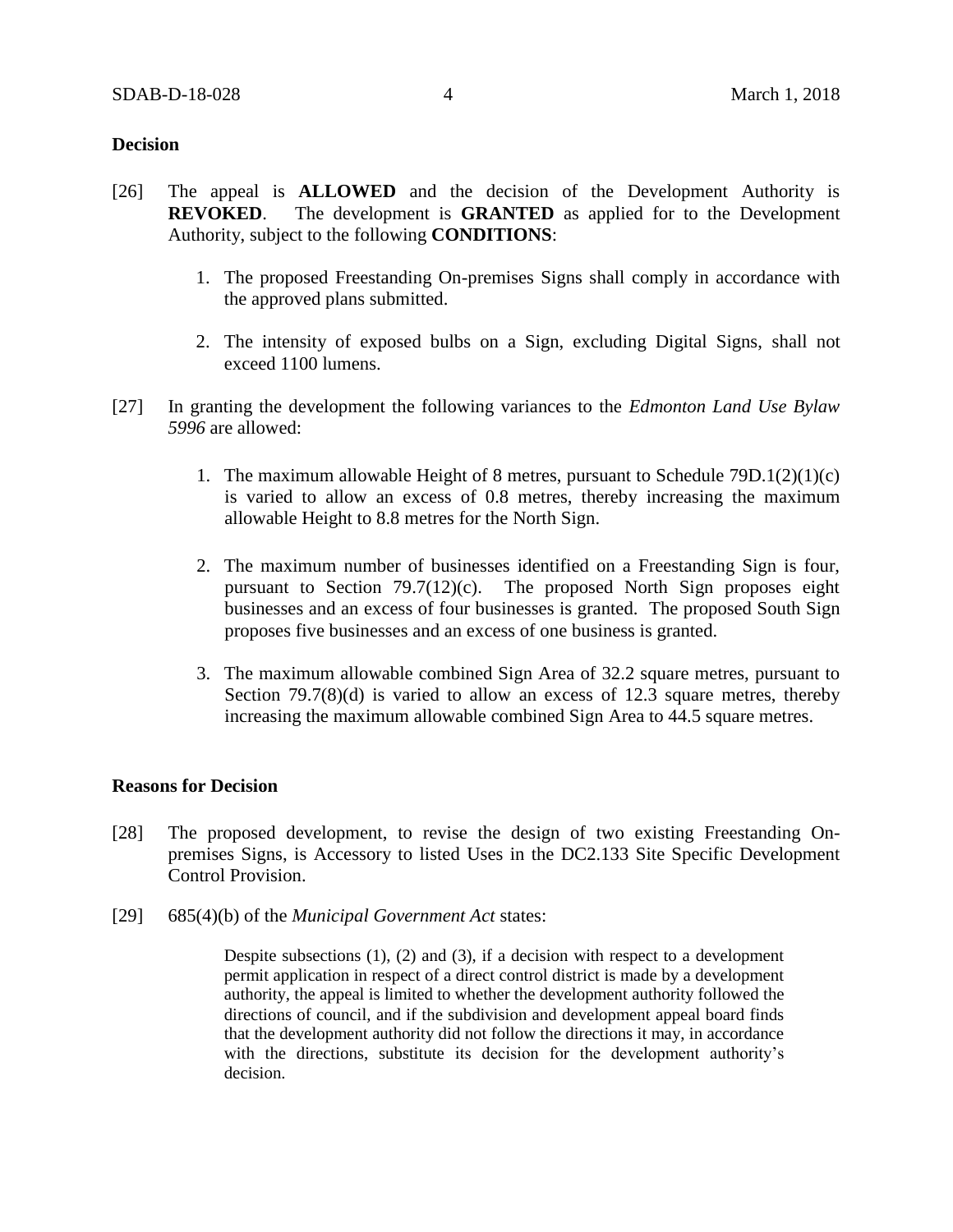[30] The Board finds that the Development Authority erred in her decision and did not follow the directions of Council. DC2.133.4.k states:

> The Development Officer may grant relaxations to Sections 50 to 79 of the Land Use Bylaw and the provisions of this District, if in his opinion, such a variance would be in keeping with the general purpose of this District and would not affect the amenities, use and enjoyment of neighbouring properties.

The Board finds that the Development Authority had the ability to consider variances from sections 50 to 79 of the *Edmonton Land Use Bylaw 5996*. The Board finds that the proposed design revisions fit in with the General Purpose of the DC2.133 District, which states that the General Purpose is to:

establish a Site Specific Development Control District to accommodate convenience commercial uses and a limited range of general business uses such that by limiting the range of specific land uses and developing sensitive site development criteria the development will be compatible with the Terra Losa Site Design, Landscape and Architectural Guidelines and the Terra Losa Land Use and Development Restrictive Covenant Caveat Schedule, as amended, being part of Bylaw 6616.

- [31] The Board finds that the design revisions accommodate the convenience commercial uses. The existing Signs with the proposed improvements are compatible with the existing strip mall as the Signs have existed since the strip mall was built. The Board finds that that refurbishing the Signs will improve the aesthetics of the subject Site and help promote the businesses.
- [32] Further, the Board finds that the lighting of the North Sign will also be improved as the lighting is changing from fluorescent to LED, which will not only be more environmentally friendly but reduce light intensity. The topper of the South Sign closest to residential properties will not be illuminated.
- [33] With respect to the maximum allowable Height under Schedule  $79D.1(2)(1)(c)$ , this variance is allowed due to the fact that both Signs had alterations and a Height variance that was approved by the Board in 1999. The Board finds that a 0.8-metre increase to the pitch is due to a safety issue on the North Sign to allow snow to fall off.
- [34] With respect to the excess in the maximum number of businesses identified on the Signs and the maximum allowable Sign Area, the Board finds that both variations of the North and South Signs were previously approved in 1994 and 1999 and the number of business identification panels and Sign Area will remain the same.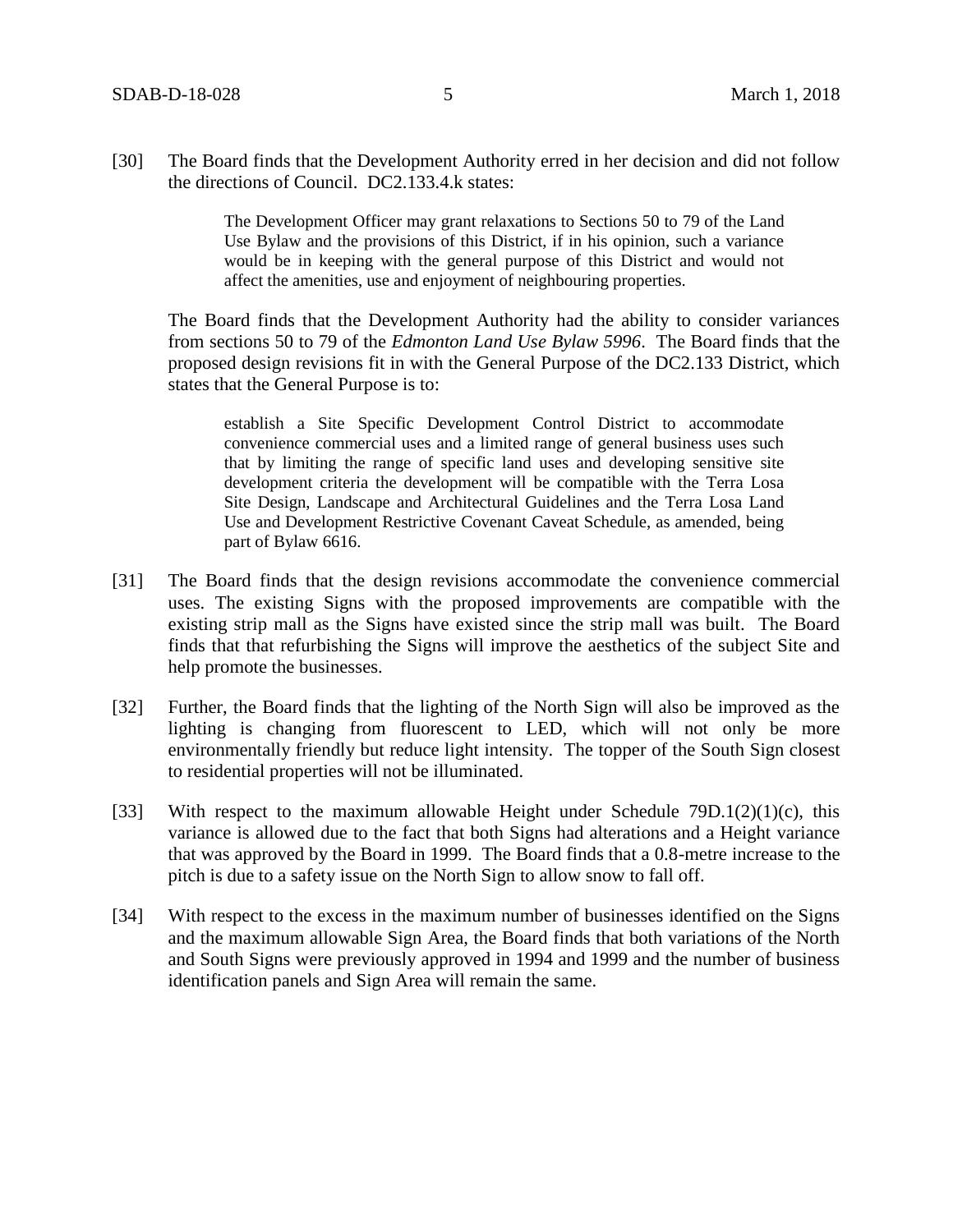- [35] There have not been any neighbourhood complaints of the existing Signs since they were erected nor did anyone appear in opposition. The only feedback received from a neighbouring property owner indicated that it was not opposed to the development permit.
- [36] For all of the above reasons, the appeal is allowed and the development is approved.

Ms. P. Jones, Presiding Officer Subdivision and Development Appeal Board